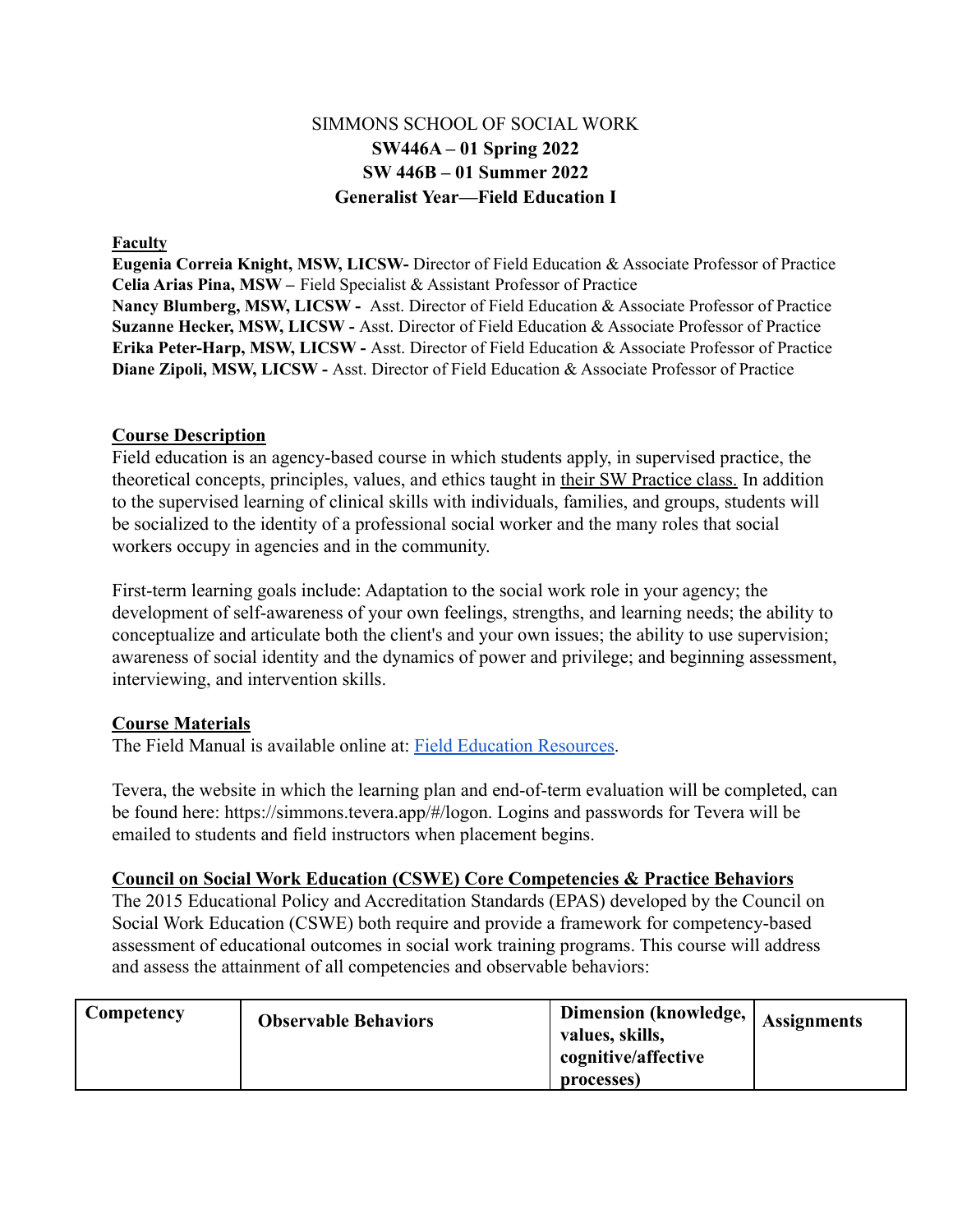| Competency 1:<br>Demonstrate<br><b>Ethical and</b><br>Professional<br><b>Behavior</b> | Make ethical decisions by applying the<br>standards of the NASW Code of<br>Ethics, relevant laws and regulations,<br>models for ethical decision-making,<br>ethical conduct of research, and<br>additional codes of ethics as<br>appropriate to context;<br>Use reflection and self-regulation to<br>manage personal values and maintain<br>professionalism in practice situations;<br>Demonstrate professional demeanor in<br>behavior; appearance; and oral,<br>written, and electronic<br>communication;<br>Use technology ethically and<br>appropriately to facilitate practice<br>outcomes; and<br>Use supervision and consultation to<br>guide professional judgment and<br>behavior | Knowledge, values, skills,<br>cognitive and affective<br>processes. | Assigned<br>internship<br>activities, Process<br>Recordings,<br>Assignment #1,<br>Assignment #3                                      |
|---------------------------------------------------------------------------------------|--------------------------------------------------------------------------------------------------------------------------------------------------------------------------------------------------------------------------------------------------------------------------------------------------------------------------------------------------------------------------------------------------------------------------------------------------------------------------------------------------------------------------------------------------------------------------------------------------------------------------------------------------------------------------------------------|---------------------------------------------------------------------|--------------------------------------------------------------------------------------------------------------------------------------|
| Competency 2:<br><b>Engage Diversity</b><br>and Difference in<br>Practice             | Apply and communicate<br>understanding of the importance of<br>diversity and difference in shaping life<br>experiences in practice at the micro,<br>mezzo, and macro levels present<br>themselves as learners and engage<br>clients and constituencies as experts of<br>their own experiences; and<br>Apply self-awareness and<br>self-regulation to manage the influence<br>of personal biases and values in<br>working with diverse clients and<br>constituencies.                                                                                                                                                                                                                       | Knowledge, values, skills,<br>cognitive and affective<br>processes. | Assigned<br>internship<br>activities, Process<br>Recordings,<br>Assignment. #1,<br>Assignment #2,<br>Assignment #3,<br>Assignment #4 |
| Competency 3:<br><b>Advance Human</b><br><b>Rights and Social,</b><br>Economic, and   | Apply their understanding of social,<br>economic, and environmental justice<br>to advocate for human rights at the<br>individual and system levels                                                                                                                                                                                                                                                                                                                                                                                                                                                                                                                                         | Knowledge, values, skills,<br>cognitive and affective<br>processes. | Assigned<br>internship<br>activities, Process<br>Recordings,                                                                         |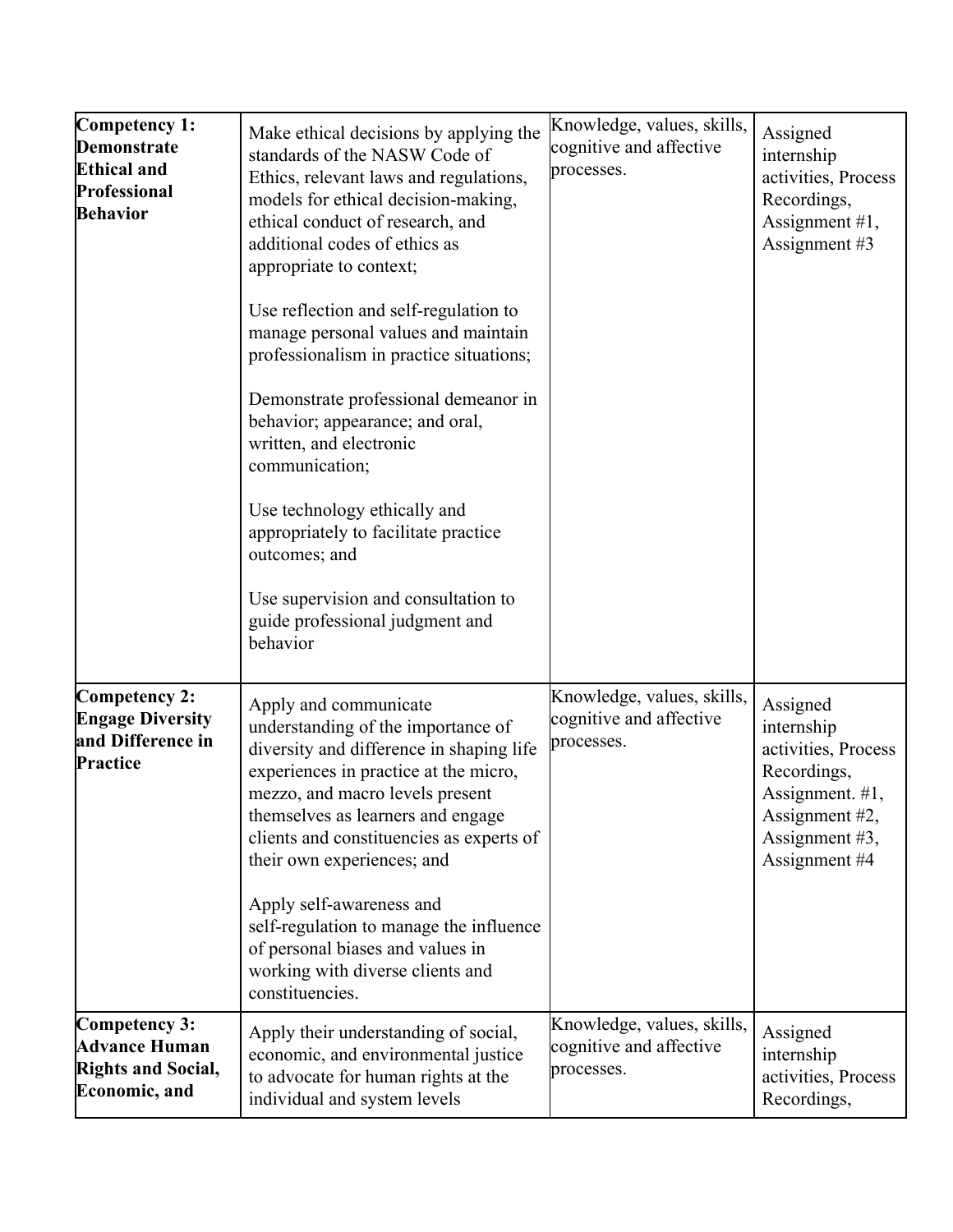| Environmental<br><b>Justice</b>                                                                                              | Engage in practices that advance<br>social, economic, and environmental<br>justice                                                                                                                                                                                                                                                                                                                                           |                                                                     | Assignment $#1$ ,<br>Assignment #3,<br>Assignment #4                          |
|------------------------------------------------------------------------------------------------------------------------------|------------------------------------------------------------------------------------------------------------------------------------------------------------------------------------------------------------------------------------------------------------------------------------------------------------------------------------------------------------------------------------------------------------------------------|---------------------------------------------------------------------|-------------------------------------------------------------------------------|
| Competency 4:<br><b>Engage</b> in<br><b>Practice-Informed</b><br><b>Research and</b><br><b>Research-Informed</b><br>Practice | Use practice experience and theory to<br>inform scientific inquiry and research<br>Apply critical thinking to engage in<br>analysis of quantitative and qualitative<br>research methods and research<br>findings; and<br>Use and translate research evidence to<br>inform and improve practice, policy,<br>and service delivery                                                                                              | Knowledge, values, skills,<br>cognitive and affective<br>processes. | Assigned<br>internship<br>activities, Process<br>Recordings,<br>Assignment #2 |
| Competency 5:<br><b>Engage in Policy</b><br>Practice                                                                         | Identify social policy at the local,<br>state, and federal level that impacts<br>well-being, service delivery, and<br>access to social services<br>Assess how social welfare and<br>economic policies impact the delivery<br>of and access to social services<br>Apply critical thinking to analyze,<br>formulate, and advocate for policies<br>that advance human rights and social,<br>economic, and environmental justice | Knowledge, values, skills,<br>cognitive and affective<br>processes. | Assigned<br>internship<br>activities, Process<br>Recordings,<br>Assignment #4 |
| Competency 6:<br><b>Engage with</b><br>Individuals,<br><b>Families, Groups,</b><br>Organizations, and<br>Communities         | Apply knowledge of human behavior<br>and the social environment,<br>person-in-environment, and other<br>multidisciplinary theoretical<br>frameworks to engage with clients<br>and constituencies.<br>Use empathy, reflection, and<br>interpersonal skills to effectively<br>engage diverse clients and<br>constituencies.                                                                                                    | Knowledge, values, skills,<br>cognitive and affective<br>processes. | Assigned<br>internship<br>activities, Process<br>Recordings,<br>Assignment #3 |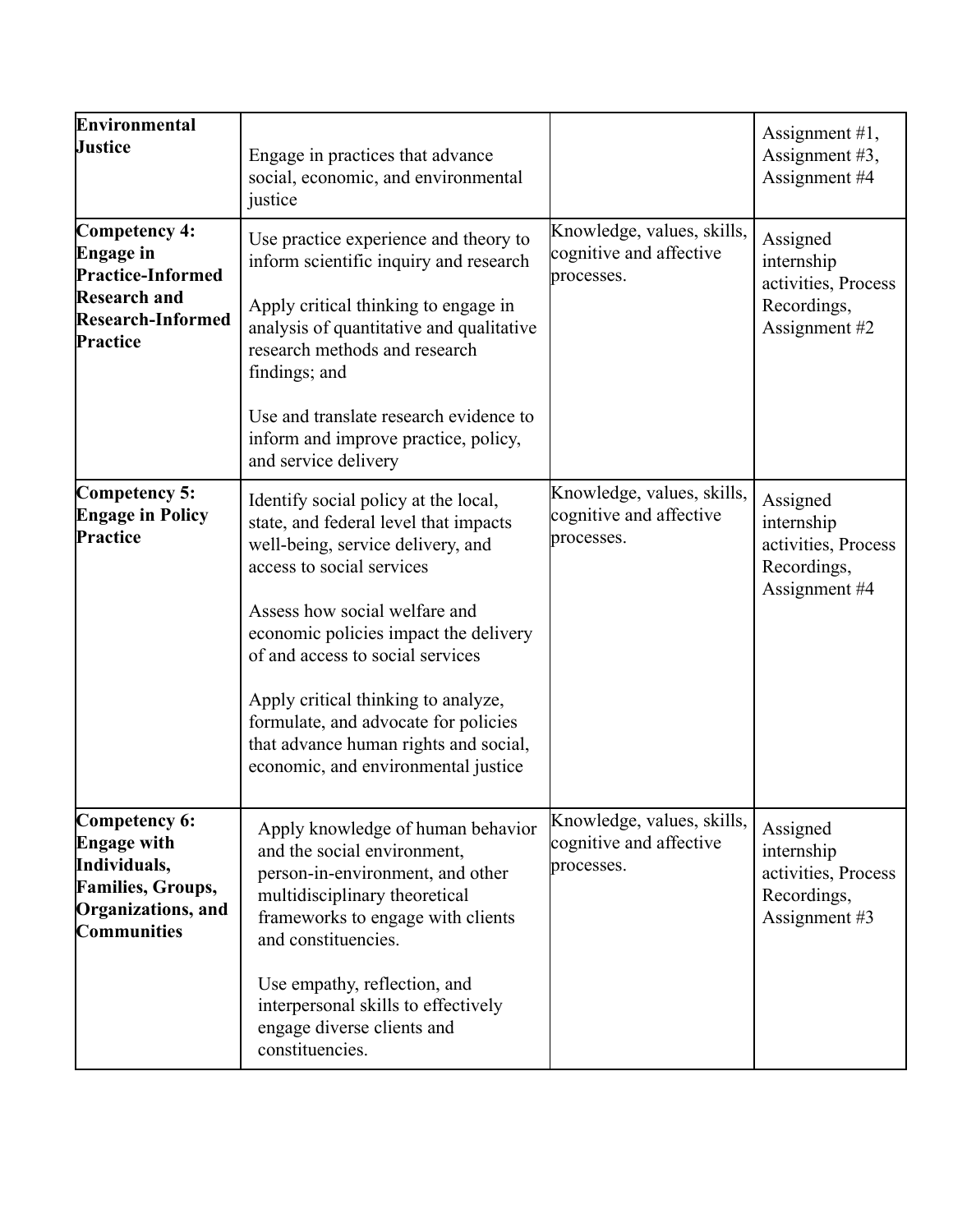| Competency 7:<br><b>Assess Individuals,</b><br><b>Families, Groups,</b><br>Organizations, and<br><b>Communities</b> | Collect and organize data, and apply<br>critical thinking to interpret<br>information from clients and<br>constituencies<br>Apply knowledge of human behavior<br>and the social environment,<br>person-in-environment, and other<br>multidisciplinary theoretical<br>frameworks in the analysis of<br>assessment data from clients and<br>constituencies<br>Develop mutually agreed-on<br>intervention goals and objectives<br>based on the critical assessment of<br>strengths, needs, and challenges within<br>clients and constituencies<br>Select appropriate intervention<br>strategies based on the assessment,<br>research knowledge, and values and<br>preferences of clients and<br>constituencies | Knowledge, Skills,<br>Affective and cognitive<br>processes.         | Assigned<br>internship<br>activities, Process<br>recordings,<br>Assignment #2,<br>Assignment #3 |
|---------------------------------------------------------------------------------------------------------------------|-------------------------------------------------------------------------------------------------------------------------------------------------------------------------------------------------------------------------------------------------------------------------------------------------------------------------------------------------------------------------------------------------------------------------------------------------------------------------------------------------------------------------------------------------------------------------------------------------------------------------------------------------------------------------------------------------------------|---------------------------------------------------------------------|-------------------------------------------------------------------------------------------------|
| Competency 8:<br>Intervene with<br>Individuals,<br><b>Families</b> , Groups,<br>Organizations, and<br>Communities   | Critically choose and implement<br>interventions to achieve practice<br>goals and enhance capacities of<br>clients and constituencies;<br>Apply knowledge of human behavior<br>and the social environment,<br>person-in-environment, and other<br>multidisciplinary theoretical<br>frameworks in interventions with<br>clients and constituencies;<br>Use interprofessional collaboration as<br>appropriate to achieve beneficial<br>practice outcomes;                                                                                                                                                                                                                                                     | Knowledge, values, skills,<br>cognitive and affective<br>processes. | Assigned<br>internship<br>activities, Process<br>recordings.<br>Assignment #3                   |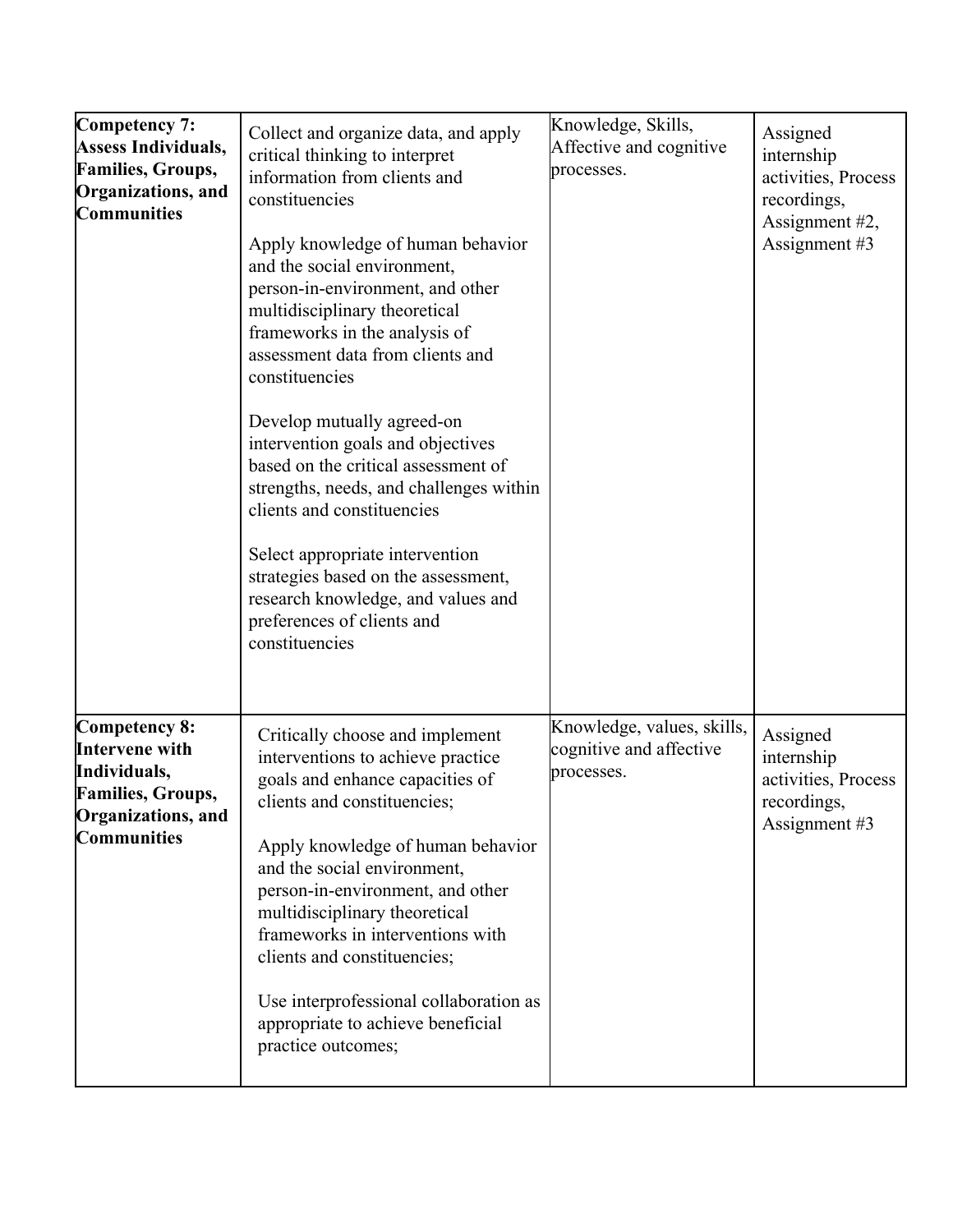|                                                                                                                                           | Negotiate, mediate, and advocate<br>with and on behalf of diverse clients<br>and constituencies; and<br>Facilitate effective transitions and<br>endings that advance mutually<br>agreed-on goals.                                                                                                                                                                                                                                                                            |                                                                     |                                                                               |
|-------------------------------------------------------------------------------------------------------------------------------------------|------------------------------------------------------------------------------------------------------------------------------------------------------------------------------------------------------------------------------------------------------------------------------------------------------------------------------------------------------------------------------------------------------------------------------------------------------------------------------|---------------------------------------------------------------------|-------------------------------------------------------------------------------|
| Competency 9:<br><b>Evaluate Practice</b><br>with Individuals,<br><b>Families,</b><br>Groups,<br>Organizations, and<br><b>Communities</b> | Select and use appropriate methods for<br>evaluation of outcomes<br>Apply knowledge of human behavior<br>and the social environment,<br>person-in-environment, and other<br>multidisciplinary theoretical<br>frameworks in the evaluation of<br>outcomes<br>Critically analyze, monitor, and<br>evaluate intervention and program<br>processes and outcomes; and<br>Apply evaluation findings to improve<br>practice effectiveness at the micro,<br>mezzo, and macro levels. | Knowledge, values, skills,<br>cognitive and affective<br>processes. | Assigned<br>internship<br>activities, Process<br>recordings,<br>Assignment #4 |

### **Course Expectations and Evaluation of Student Performance**

Field education is a central component of your graduate education. Students are required to be in Field for 672 hours in their Generalist (Foundation) Year placement. This is a course in which credits are awarded, and a grade is issued at the completion of each semester. Students are graded on a Pass/Marginal Pass/Fail basis. Evaluation of students' performance is based on:

**Field Performance**: Students' performance in field is discussed during the end of semester field visit and is documented in the learning plan and end of semester evaluation, completed by both the student and the field instructor. Students are expected to demonstrate growth in all competency areas, and demonstrate behaviors congruent with the Standards of Professional Practice Education and the NASW Code of Ethics. Students are required to reflect on their clinical practice skills, including their use of self, through the use of process recordings and supervision each week of placement. Students are expected to meet the required hours in field each term.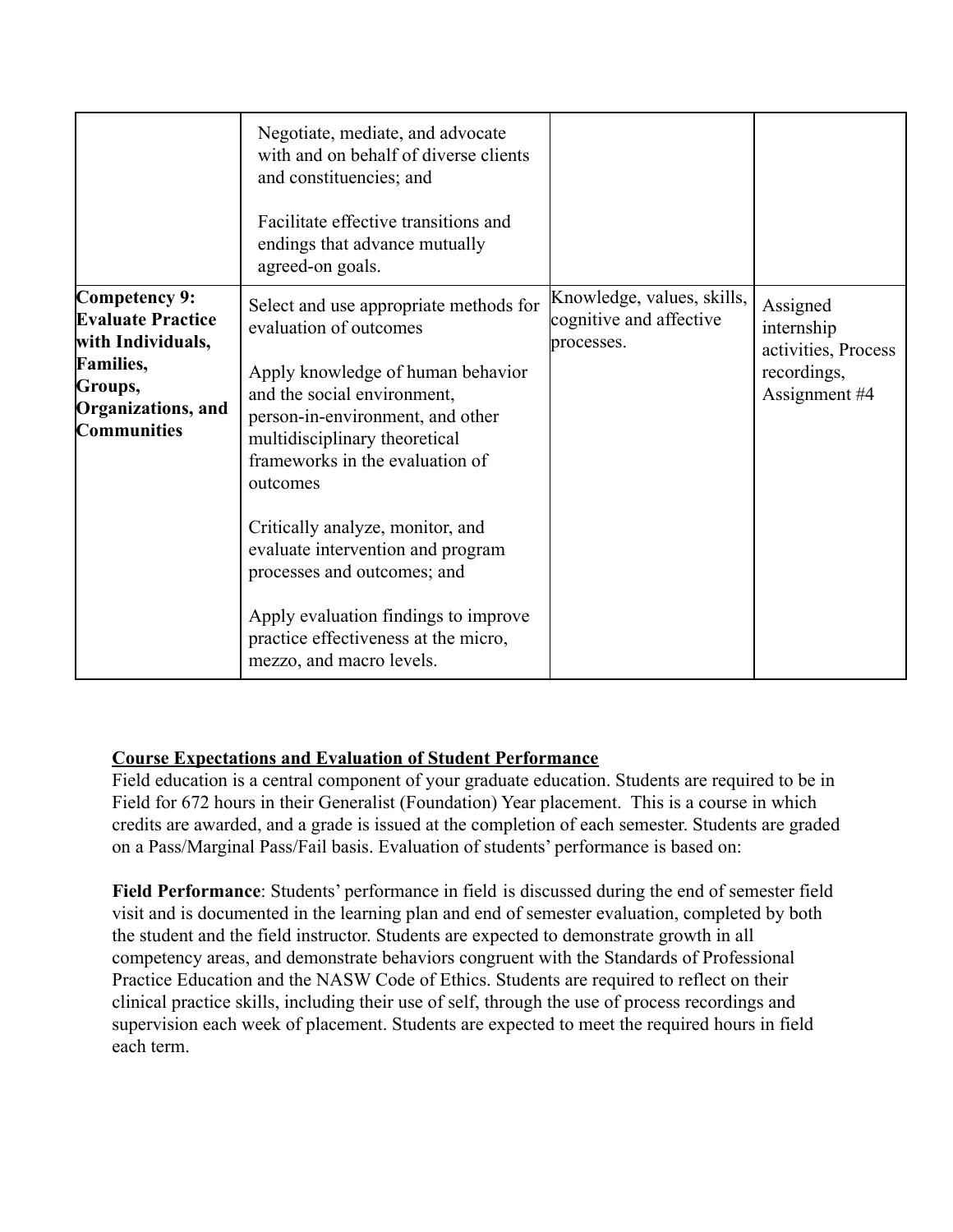**Written Assignments**: Students are expected to complete all written assignments as outlined in the field syllabus and described by the assigned Field Liaison Advisor. Each assignment is due on the date noted in the syllabi and any exceptions must be discussed with the assigned Field Liaison Advisor in advance. Late assignments may affect the student's grade for the semester and assignments will not be accepted after the end of the term.

## **Attendance, Attentiveness and Punctuality:**

- Students are expected to follow the schedule of the field agency and field instructor and are expected to set and follow a regular schedule throughout the placement.
- **Inclement Weather:** Students follow agency protocol in the event of inclement weather.
- Students who intend to adjust their field placement schedule after the start of the term must receive approval from their field instructor and Field Liaison Advisor.
- **Sick Leave**: In the event of illness, students are allotted three (3) sick days for the academic year.
- **Vacations**: Vacation time generally follows the SSW calendar. In school placement settings, students follow that school's vacation schedule. Other exceptions may exist.
- **Holidays**: Students will adhere to the holiday schedule of the agency in which they are placed. For example, if Simmons is closed on Veterans' Day and the agency is open, the student is expected to report to their field placement.
- In rare circumstances where students need to be out of placement for more than the allowed three days, they must notify their Field Liaison Advisor and field instructor and receive approval from their placement agency, and make plans to make up the time missed.
- Students must continue in their field placements until the end of the academic term, even if the minimum required hours are completed before the end of the second term.

# **Grading Policy and Criteria for Grading**

Please review the Field Education Grading Scale. For further information on the school's Grading Policy, please refer to the *Student Handbook*. Field education will be graded each semester with Pass, Marginal Pass or Fail; students who perform satisfactorily in field placement and complete all assignments will receive a grade of Pass.

| Pass $(P)$ | Satisfactory to excellent performance                     |
|------------|-----------------------------------------------------------|
|            | Marginal Pass (MP) Unsatisfactory to marginal performance |
| Fail $(F)$ | Failing performance                                       |

Please refer to the Field Education Manual for more information on the consequences of receiving a grade of Marginal Pass or Fail. Please refer to the Student Handbook for the policy on grievances of final grades*.*

# **Criteria for Grading:**

Field education is a central component of a graduate social work education. This is a course in which credits are awarded and a grade is issued at the completion of the semester. Students are graded on a Pass/Marginal Pass/Fail basis.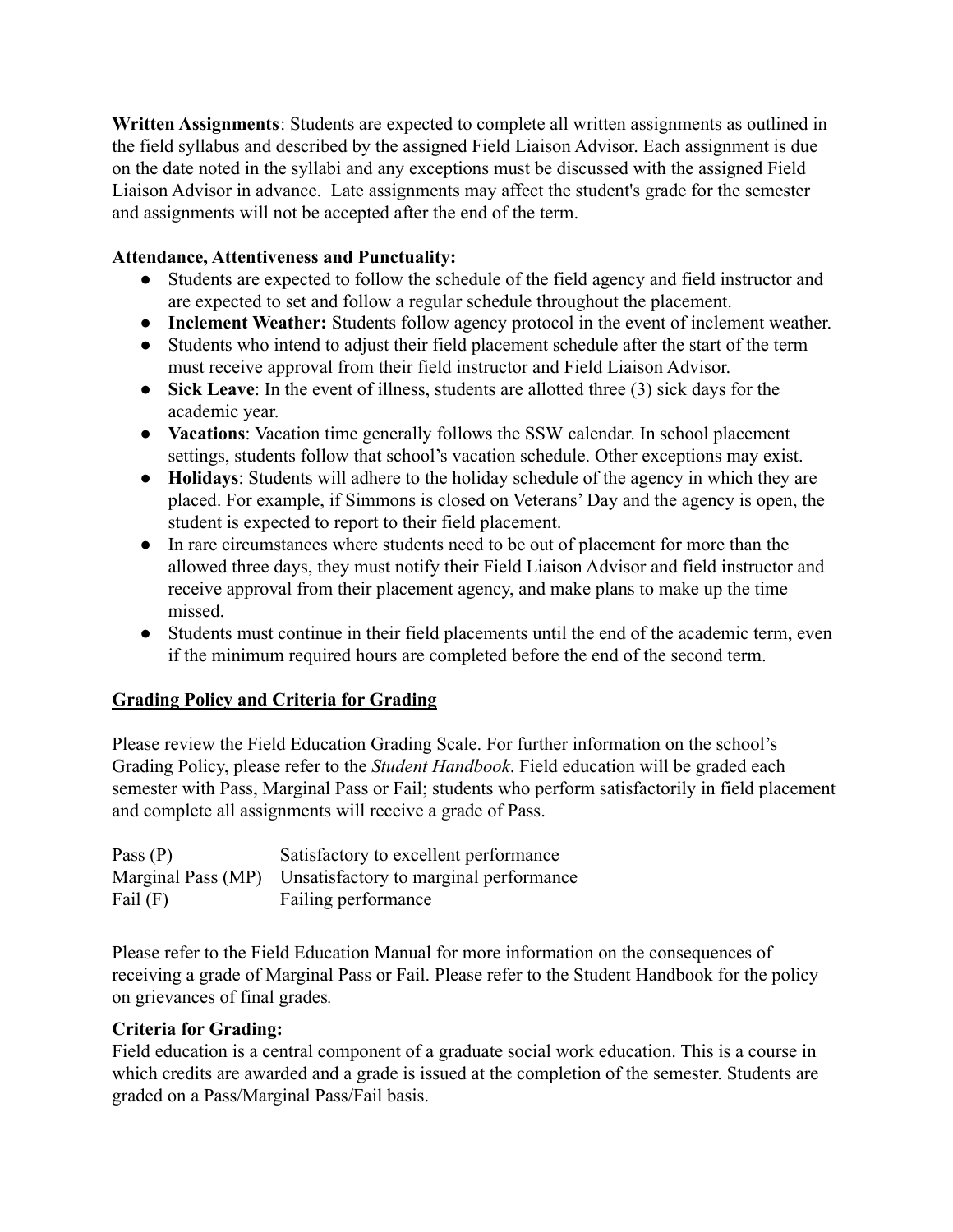Students will be considered for a passing grade if they:

- Complete all assignments due to the agency field instructor and Simmons Field Liaison Advisor, as outlined throughout the syllabus. Each assignment is due on the date noted in the syllabus; any exception must be discussed in advance with your Field Liaison Advisor.
- Display professional behavior in all areas, including punctuality and attendance.
- Demonstrate growth in the learning process (to be reflected in the performance evaluation, located on ALCEA) consistent with a passing grade. The agency field instructor, in consultation with the Simmons Field Liaison Advisor, will evaluate this growth.
- Complete the field placement hours as required. These expectations can be found in the syllabus and field education calendar.

Examples of behaviors that may result in a marginal pass or fail include:

- A pattern of unprofessional/unethical behavior including excessive absences, not informing appropriate agency personnel of absences, inadequate communication with supervisors about clinical work (including non-completion of process recordings as required), lateness with paperwork, inadequate documentation, etc.
- Insufficient progress toward learning goals
- Consistently problematic communication and interpersonal skills that negatively affect clinical work and/or relationships with other students, faculty, and staff
- Consistent inability to make use of supervision, including repeated difficulty in following supervisory directions and failure to seek supervisory guidance when necessary
- Non-adherence to the NASW Code of Ethics in regards to confidentiality, boundaries, and appropriate workplace behavior (to name a few).
- Inability to demonstrate compassion, empathy, integrity, and respect for others.
- A pattern of incomplete and/or late assignments or assignments that are of poor quality.
- Insufficient field education hours.

# **Honor Policy and Academic Integrity**

A vital part of the collegiate experience at Simmons University, the Honor System embodies values of personal integrity, honesty, and trust. Fundamental to the Honor System is the Honor Code of Responsibility, and it is upon its principles that the University community has based the Simmons Standards of Conduct. The Simmons University Honor System has existed since 1907, making it one of the oldest continuing honor systems at any college in the country. Throughout the decades, the Honor System has been revised and amended annually. Changes are made after consultations with faculty, staff, and students.

# **Honor Code of Responsibility**

The students, faculty, and administrators of Simmons University agree to accept the following responsibilities:

- Each member of the Simmons University community is responsible for maintaining a high level of civility, integrity, honesty, and trust within the community.
- Each student is responsible for presenting work of their own creation, and refraining from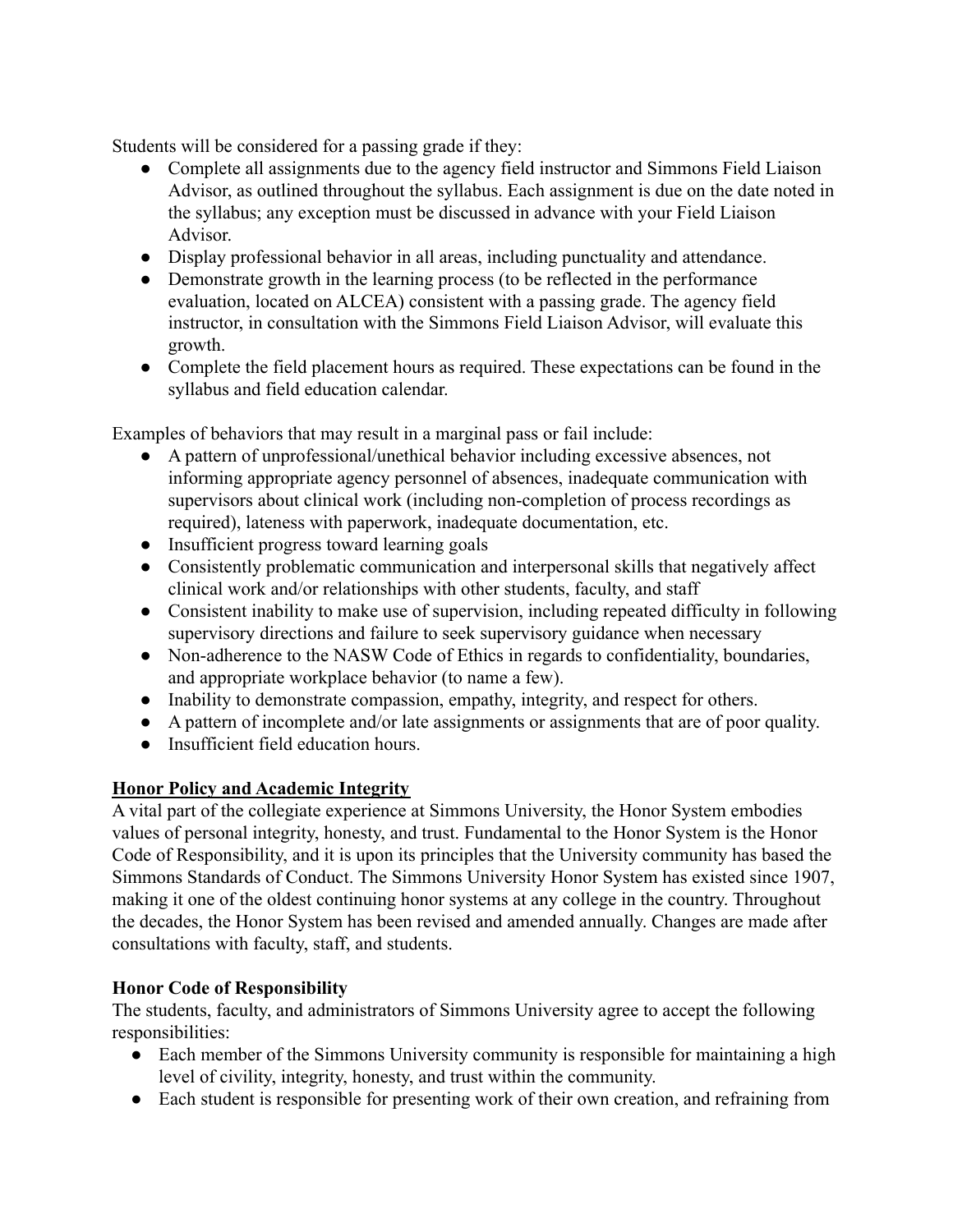representing as her/his own work that which is not theirs.

• Conduct in keeping with the policies outlined in this handbook and all other official University publications are expected of each member of the Simmons community.

The entire Simmons community shares the Honor Code of Responsibility. It implies that each segment has obligations based upon its specific function within the University.

### **Academic Integrity**

Each student is expected to read, understand, and observe the policies outlined in the Simmons University Statement on Cheating and Plagiarism.

Any student who violates the standards of the Honor System must accept the consequences of her/his behavior. Important to the integrity of this system is the pledge of each student not only to observe the Honor System but also to try to ensure that others in the community also act honorably.

### **Intellectual Property**

Simmons students are not permitted to copy, upload, post, sell or otherwise share course materials from Simmons University courses – which includes (1) tests, syllabi, exercises and other intellectual property developed or created by the instructor and/or the University; and (2) lectures by instructors and/or notes based on those lectures.

Enrolling in a course at Simmons gives you permission to use such course materials for the purposes of participating in the class: listening to lectures, engaging in class discussions, reading the materials, taking notes on them, discussing them with classmates, and completing tests and assignments. It does not give you the right to post course materials, developed by a Simmons instructor and/or by the University. Only the instructor and/or the University has the right to share, sell, copy, upload, post or otherwise distribute such course materials, including notes based on instructor's lectures.

Unauthorized copying, distribution or sharing of course materials developed by Simmons instructors and/or the University, including lecture notes, is a violation of both the Simmons Honor Code and the federal Copyright Act.

#### **Statement on Plagiarism**

Plagiarizing is defined as intentionally or unintentionally using someone else's words or thoughts without giving proper credit. When a source is not cited, it is assumed that the words, thoughts and ideas are the sole product of the student. When a student uses material from another source, the extent and nature of the borrowing must, to avoid the charge of dishonesty, be fully and explicitly noted in the text or footnotes. Direct quotations must be differentiated from the text by using quotation marks or by indenting or single spacing and be accompanied by appropriate APA citation. It is the responsibility of the student to learn the proper forms of citation. The use of papers or other work obtained from commercial or other services is a clear case of plagiarism and is specifically prohibited. Handing in as one's own work a paper on which a student has received extensive help without acknowledging that help is plagiarism. **Students who – for whatever reason – submit work not their own are subject to disciplinary action.**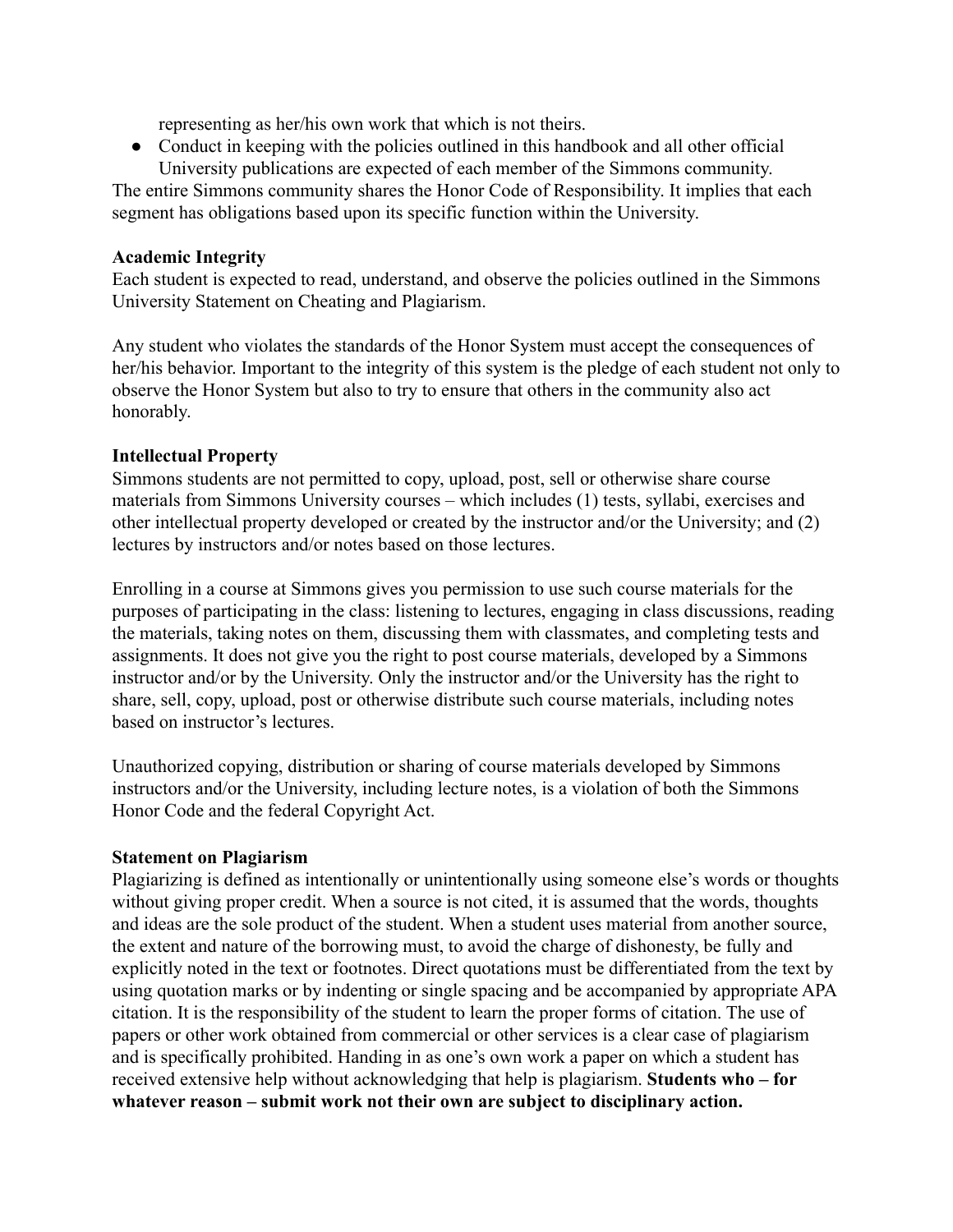## **Title IX and The Simmons University Gender-Based Misconduct Policy**

Title IX Federal law states that all students have the right to gain an education free of gender-based discrimination. Some examples of gender-based discrimination, as defined by this law include sexual harassment or exploitation, sexual assault, domestic/dating violence, and stalking. In compliance with Title IX, Simmons University has a 'Gender-Based Misconduct Policy' which defines these forms of misconduct, outlines University protocol and procedures for investigating and addressing incidences of gender-based discrimination, highlights interim safety measures, and identifies both on and off-campus resources. The policy and a list of resources is located here: [Gender-Based Misconduct](https://www.simmons.edu/sites/default/files/2019-03/Gender%20Based%20Misconduct%20Policy.pdf) Policy. Additionally, the Gender-Based Misconduct Policy has a **Consensual Relationships clause** that prohibits intimate, romantic or sexual relationships between students, faculty, staff, contract employees of the University, teacher's assistants, and supervisors at internship/field placement sites.

Simmons University encourages all community members to report incidences of gender-based misconduct. If you or someone you know in our campus community would like to receive support or report an incident of gender-based discrimination, please contact any of the following:

# **Simmons University Title IX Coordinator, Gretchen Groggel Ralston,** *Associate VP & Associate General Counsel* **(for faculty/staff concerns):**

Office Location: Main College Building (MCB), Suite A-200 / Phone Number: (617) 521-2768

Click here to view the most updated list of coordinators: [Title IX Coordinator and Deputy Title](https://www.simmons.edu/your-simmons/commitment-inclusivity/title-ix/title-ix-coordinators-and-team-members) [IX Coordinators and other members of the Title IX team](https://www.simmons.edu/your-simmons/commitment-inclusivity/title-ix/title-ix-coordinators-and-team-members).

### **Simmons University Public Safety**

Office Location: Lobby of the Palace Road Building – Suite B-104 Phone Number: (617) 521-1111 (emergency) or (617) 521-2112 (non-emergency)

# **Statement on Office of Accessibility Services (AOS)**

 *Authorization* form to share with each instructor to confirm the student's authorized accommodations. The OAS is located on the 1st floor of Lefavour Hall in the Center for Student please, review the following link: [simmons.edu/access.](http://simmons.edu/access) Students who wish to receive academic accommodations for this course must first register due to a documented diagnosis/disability with the *Office of Accessibility Services* (*OAS*). The most commonly requested accommodations are *extended time for testing* and *use of the OAS Testing Center*. OAS will provide eligible/registered students with an *Academic Accommodations* Success and is open from 8:30 am to 4:30 pm Monday through Friday. For more information about the services and accommodations available through the *Office of Accessibility Services*

### **Writing Center**

The Writing Center offers one-on-one tutoring, workshops and presentations designed to strengthen students' academic reading, writing, critical thinking and research skills. The Center works with faculty across schools and programs to address students' academic and discipline-specific writing needs. The Writing Center is located in Lefavour Hall You can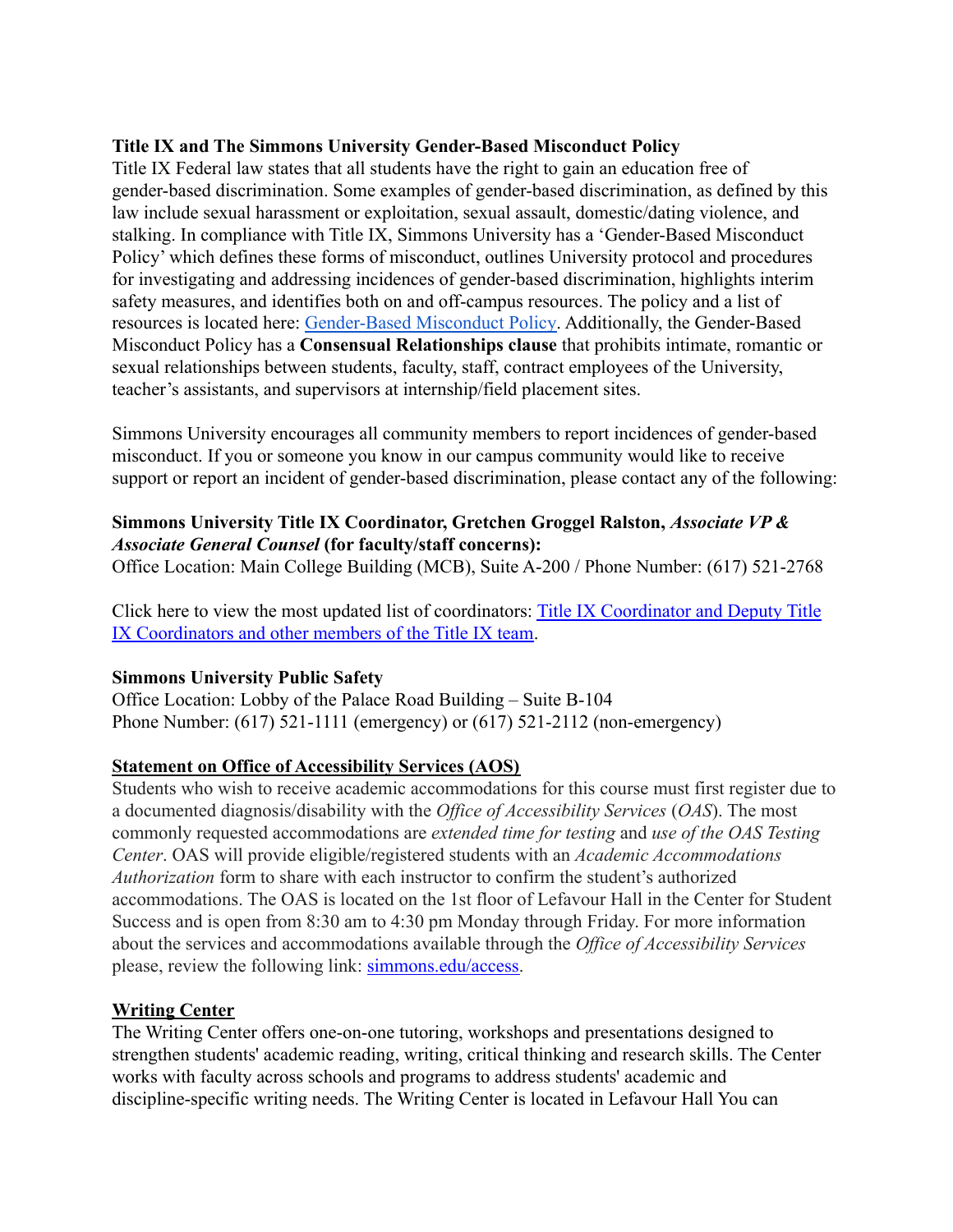sign-up for an appointment online at

<https://www.simmons.edu/your-simmons/student-support-resources/writing-support> or over the phone at (617) 521-2479. Contact Terry Müller, Director, with any questions at [terry.muller@simmons.edu](mailto:terry.muller@simmons.edu) or (617) 521-2471.

# **Library Resources**

Anastasia Collins [\(anastasia.collins@simmons.edu](mailto:anastasia.collins@simmons.edu)) and other library staff ([reference@simmons.edu](mailto:reference@simmons.edu) and [simmons.edu/library\)](http://simmons.edu/library/) are available to assist you with using the University Library resources on-line and on-campus, including assistance with how to search for professional and scholarly literature for your papers.

# **Citations for References Used in Written Work**

All citations for references used in written work and all reference lists must follow the *American Psychological Association Manual*, 6th Edition (2009). Failure to cite a reference or follow the APA guidelines will affect your grade. We recommend that students purchase the APA Manual; however, it is also on reserve in the Beatley Library. If you have any questions about what should be cited or how to format the citation, please contact your instructor or the librarian. You can also refer to:

<http://www.apastyle.org/elecref.html> or <http://owl.english.purdue.edu/owl/section/2/10/> .

# **HIPAA Guidelines/Client Confidentiality**

All social workers are required to adhere to HIPAA (Health Insurance Portability and Accountability Act of 1996, Public Law 104-191) regulations regarding the privacy of client information outside of the agency setting. Confidentiality must be strictly maintained when discussing clients in the classroom and writing about clients in course assignments, including process recordings. Ensuring client confidentiality includes not stating the name of the agency, using the actual name or initials of clients and actual dates of services. For example, you would use "community health center" and not "Fenway Health Center" or "Upham's Corner Health Center," etc.; "urban public school" and not "Tobin Elementary School;" "larger urban teaching hospital" and not "Mass General." In terms of dates, use terms such as "past Fall" and not "October 2010." Or "presenting complaint began about eight years ago when client was 10" and not "2002."

### **Simmons School of Social Work Policy on Observance of Religious Holidays**

If the University is holding classes during your religious observance, please alert your instructor in advance. Your instructor will work with you to make up missed work. Please refer to the *Student Policy Handbook* for further clarification of school policies regarding observance of religious holidays.

 $\mathcal{L}_\mathcal{L} = \mathcal{L}_\mathcal{L} = \mathcal{L}_\mathcal{L} = \mathcal{L}_\mathcal{L} = \mathcal{L}_\mathcal{L} = \mathcal{L}_\mathcal{L} = \mathcal{L}_\mathcal{L} = \mathcal{L}_\mathcal{L} = \mathcal{L}_\mathcal{L} = \mathcal{L}_\mathcal{L} = \mathcal{L}_\mathcal{L} = \mathcal{L}_\mathcal{L} = \mathcal{L}_\mathcal{L} = \mathcal{L}_\mathcal{L} = \mathcal{L}_\mathcal{L} = \mathcal{L}_\mathcal{L} = \mathcal{L}_\mathcal{L}$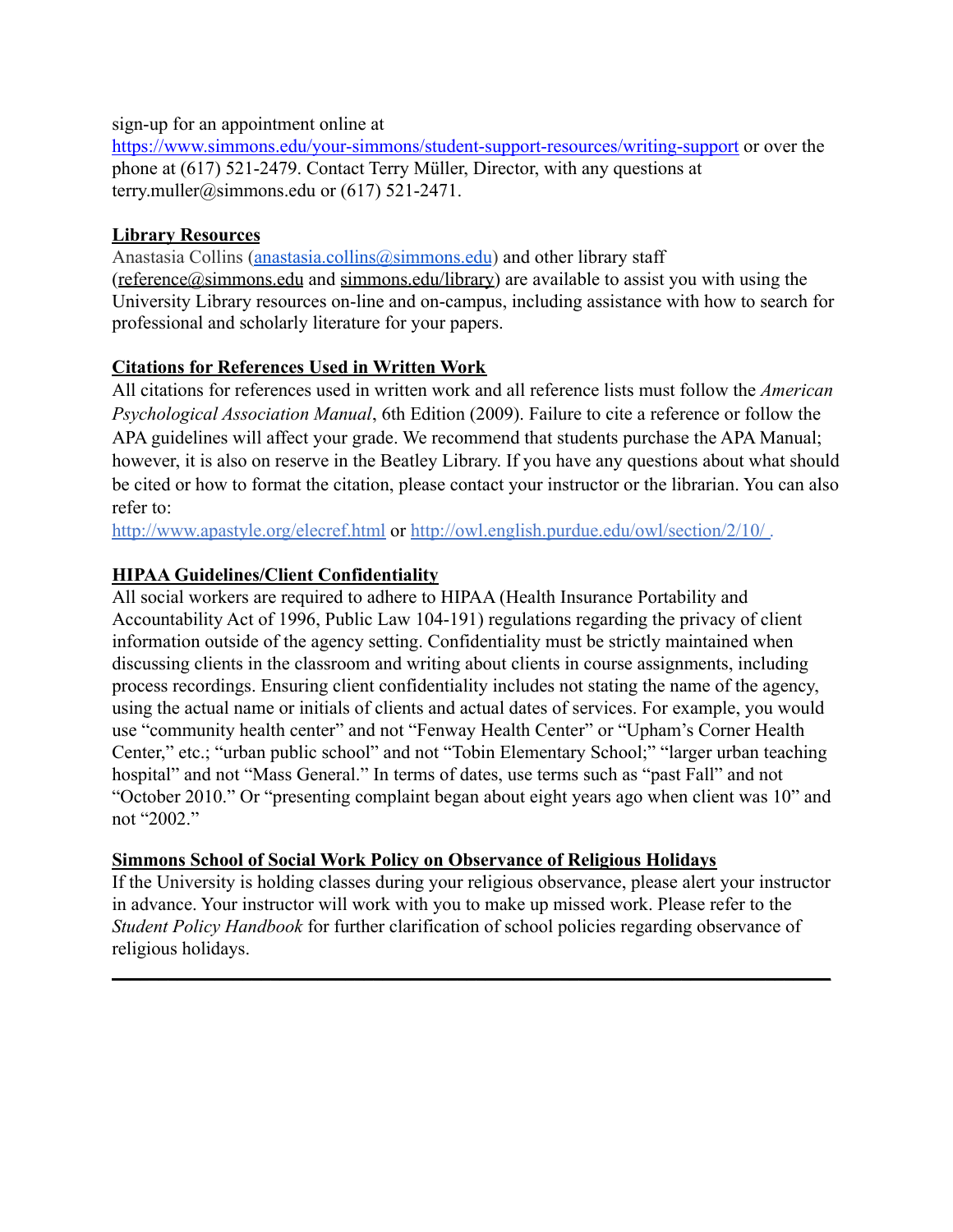# **ASSIGNMENTS FOR SPRING SEMESTER**

### **Spring Semester Learning Goals Include:**

- Adaptation to the social work role in your agency
- The development of self-awareness of your own feelings, strengths, and learning needs
- The ability to conceptualize and articulate both the client's and your own issues
- The ability to use supervision
- Awareness of social identity and the dynamics of power and privilege
- Beginning assessment, interviewing, and intervention skills

# **Due: 10 Process Recordings per Semester, to the agency Field Instructor Process Recordings**

*Students are to complete ten process recordings over the course of their semester in their field placement.* Process recordings are due weekly starting no later than January 28th, in consultation with the Field Liaison Advisor, and the field instructor. You may begin earlier if desired. Process recordings are required, as they help increase students' awareness of self, improve critical thinking skills, and they are useful for the evaluation of progress in a student's work. It is expected that students primarily use the three column verbatim process recording format and that they receive written feedback from their field instructors. It is recommended that all process recordings are to be a minimum of 5 pages in length. The process recording outline is available online at:

[https://internal.simmons.edu/students/academics/ssw/msw-students/field-education/resourcesns.e](https://internal.simmons.edu/students/academics/ssw/msw-students/field-education/resources) [du/students/ssw/msw-students/field-education/field-education-forms](https://internal.simmons.edu/students/academics/ssw/msw-students/field-education/resources)

All Students are expected to complete **10 process recordings** each semester. The Field Liaison Advisor will review 2 of these recordings prior to the field site visit and 2 more recordings before the end of the semester for a total of 4 per semester.

**Due: Friday 1/14/22**

# **Written Assignment #1:**

### **The Impact of Social Identity on Clinical Practice**

Submit a one to three-page paper to your Field Liaison Advisor that captures the following topic as described below:

Awareness of difference and an understanding of the complexities of working across difference are integral to effective social work practice. Particular attention must be paid to social identity, intersectionality and the dynamics of power and privilege. While there are areas of similarity, there are also areas of difference, both visible and invisible, that impact our work with colleagues, supervisors and clients.

### **Consider your own experience with social identity and answer the following questions:**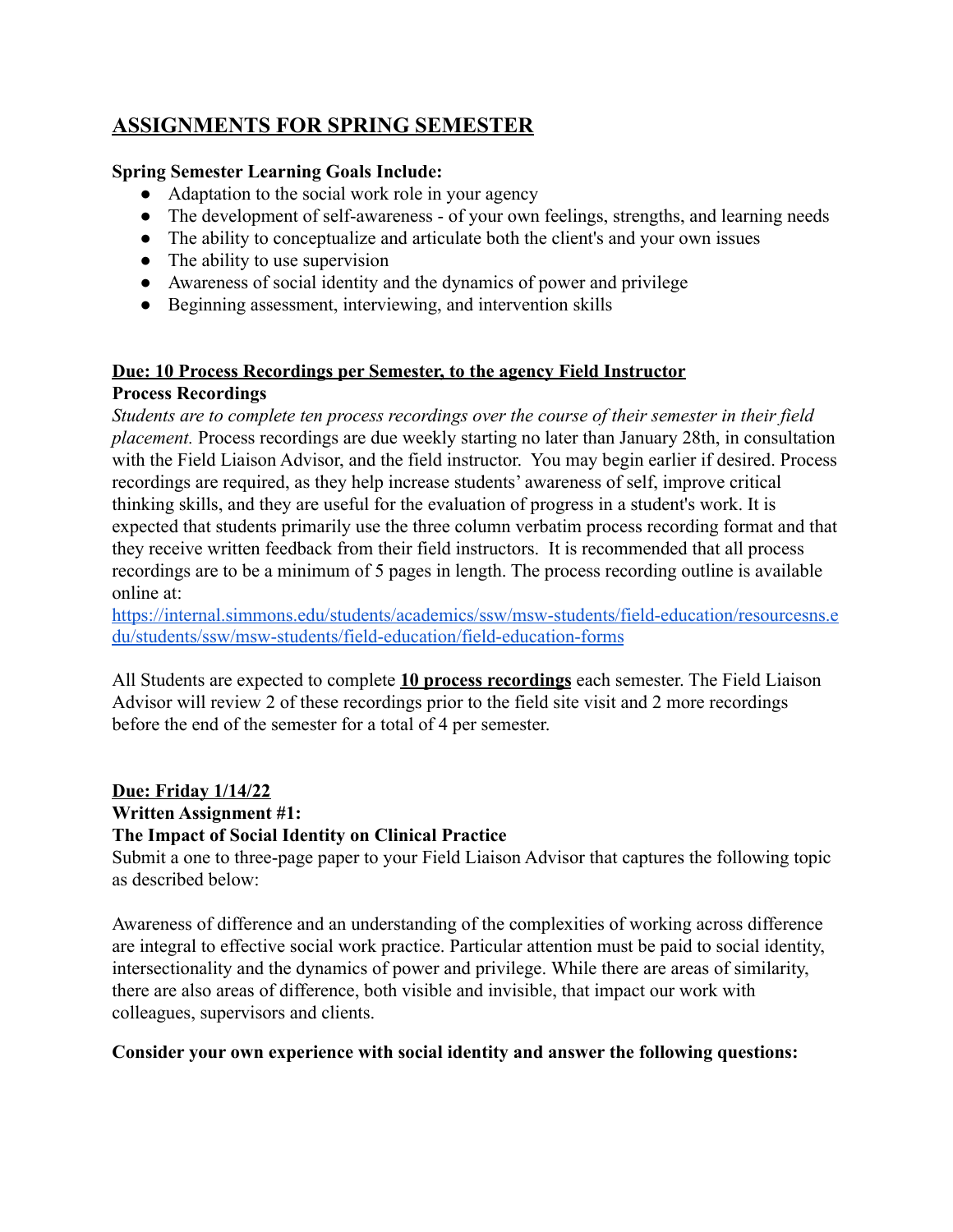- 1. Which parts of your social identity are most important to you and why? Which are seen by others and which are more hidden? Which do you consciously choose and which are imposed on you?
- 2. Which parts of your social identity confer privilege?
- 3. What similarities and differences in social identity, intersectionality, power and privilege exist between you and your clients?
- 4. How will you attend to areas of social identity, intersectionality, power and privilege both with clients and in supervision?

### **Due: Friday 1/28/22**

### **Written Assignment #2:**

# **Engage in Practice-Informed Research and Research-Informed Practice**

Submit a one to three-page paper to your Field Liaison Advisor that captures the following topic as described below:

As you become oriented to your new field placement, speak with field instructors and others in your setting about the population(s) served by the agency/institution. This includes demographics (social identity, class, age, to name a few) and representative presenting concerns. Choose one of the more common presenting issues, and spend some time researching the types of practices and interventions (including any evidence based practices) that are most commonly used in working with clients affected by this concern.

# **Due: Friday 2/4/22**

### **Student Learning Plan**

The field instructor and student work together to design a Learning Plan during the first three to four weeks of field placement. Caseload and other assignments will be reflected in the Learning Plan. A learning plan is created to focus the field education experience on the required competencies. It guides the student, field instructor, (and task supervisor when appropriate) in achieving these competencies. The Field Liaison Advisor and Field Instructor must approve the learning plan. This document should be reviewed and amended as necessary, and students should retain copies.

The plan will reflect the learning opportunities the agency can offer, along with the School's expectations for field curriculum. The Learning Plan is available on Tevera (instruction on how to access Tevera will be provided). Once signatures are submitted in Tevera, the assigned Field Liaison Advisor will review and contact the Field Instructor and/or student with changes as needed.

### **Two Process Recordings, to your Field Liaison Advisor**

You should submit two process recordings with field instructor feedback already on them to your Field Liaison Advisor.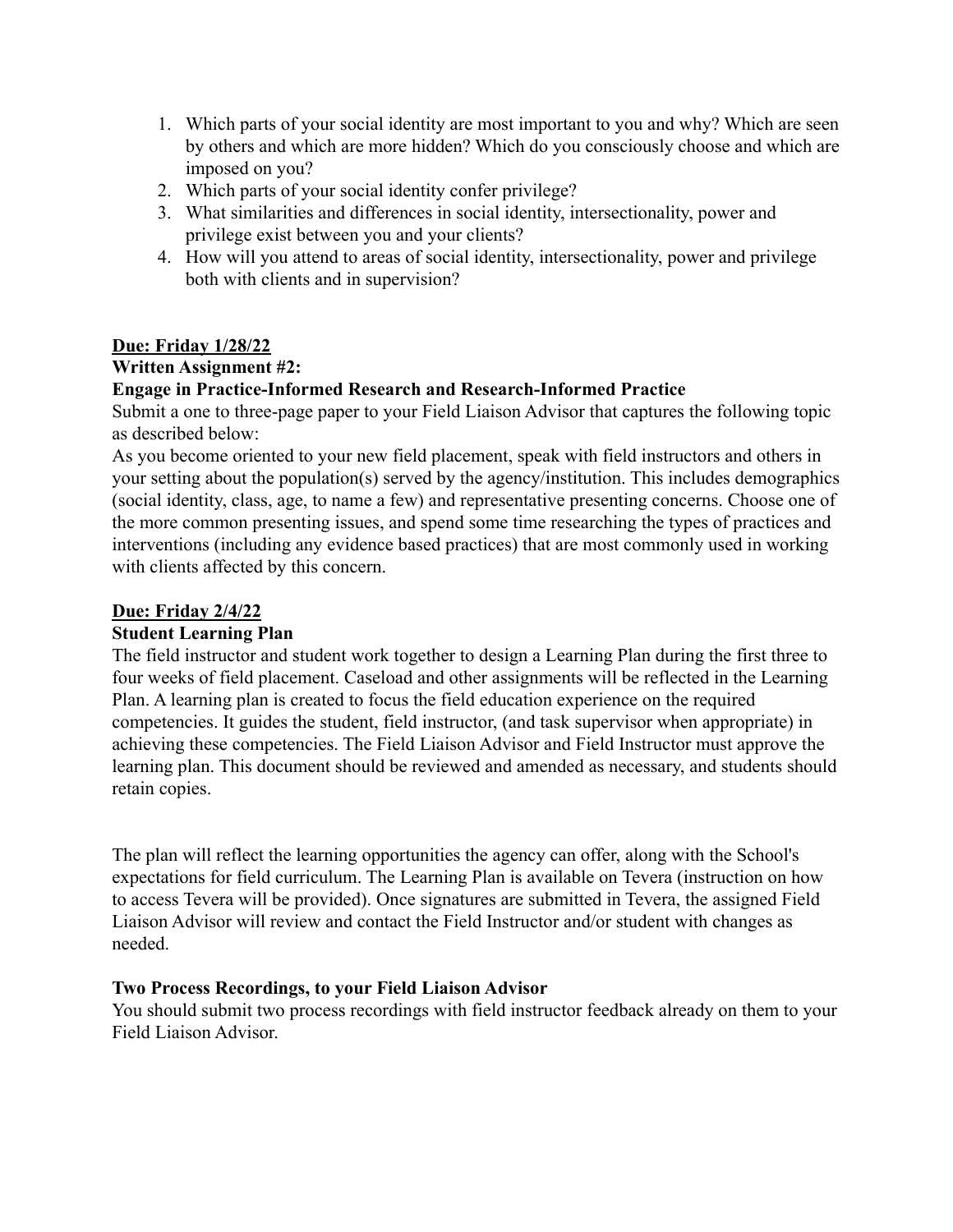### **Due: Friday 3/4/22**

### **Two Process Recordings, to your Field Liaison Advisor**

You should submit two process recordings with Field Instructor feedback already on them to your Field Liaison Advisor.

### **Due: Friday 4/15/22**

#### **Spring Field Evaluation**

Student evaluations should be completed by the Field Instructor and reviewed and signed by the student and instructor. Please use the form on Tevera. ([https://simmons.tevera.app/#/logon\)](https://simmons.tevera.app/#/logon)

 $\mathcal{L}_\mathcal{L} = \{ \mathcal{L}_\mathcal{L} = \{ \mathcal{L}_\mathcal{L} = \{ \mathcal{L}_\mathcal{L} = \{ \mathcal{L}_\mathcal{L} = \{ \mathcal{L}_\mathcal{L} = \{ \mathcal{L}_\mathcal{L} = \{ \mathcal{L}_\mathcal{L} = \{ \mathcal{L}_\mathcal{L} = \{ \mathcal{L}_\mathcal{L} = \{ \mathcal{L}_\mathcal{L} = \{ \mathcal{L}_\mathcal{L} = \{ \mathcal{L}_\mathcal{L} = \{ \mathcal{L}_\mathcal{L} = \{ \mathcal{L}_\mathcal{$ 

#### **Process Recordings**

All 10 process recordings are due to your field instructor by this date.

# **ASSIGNMENTS FOR SUMMER SEMESTER**

#### **Summer Semester Learning Goals Include:**

 Students should be fully adapted to the agency procedures and policies and be more confident in the social work role. Progress in conceptualizing client issues, intervention strategies, and your individual learning needs should be evident. Students should be more knowledgeable about the needs and issues of a particular client population and the agency's ability to meet those needs. Goals should also include specific second semester plans outlined in your mid-year evaluation.

#### **Due: 10 Process Recordings per Semester, to the agency field instructor Process Recordings**

*Students are to complete ten process recordings over the course of their semester in their field placement.* It is best practice to submit process recordings weekly starting no later than May 27th, in consultation with the Field Liaison Advisor, and the field instructor. You may begin earlier if desired. Process recordings are required, as they help increase students' awareness of self, improve critical thinking skills, and they are useful for the evaluation of progress in a student's work. It is expected that students primarily use the three column verbatim process recording format and that they receive written feedback from their Field Instructors. It is recommended that all process recordings are to be a minimum of 5 pages in length. The process recording outline is available online at:

<https://internal.simmons.edu/students/academics/ssw/msw-students/field-education/resources>

All Students are expected to complete **10 process recordings** each semester. The Field Liaison Advisor will review 2 of these recordings prior to the field site visit and 2 more recordings before the end of the semester for a total of 4 per semester.

**Due: Friday 6/3/22 Written Assignment #3: Psychosocial Assessment Assignment, to your Field Liaison Advisor**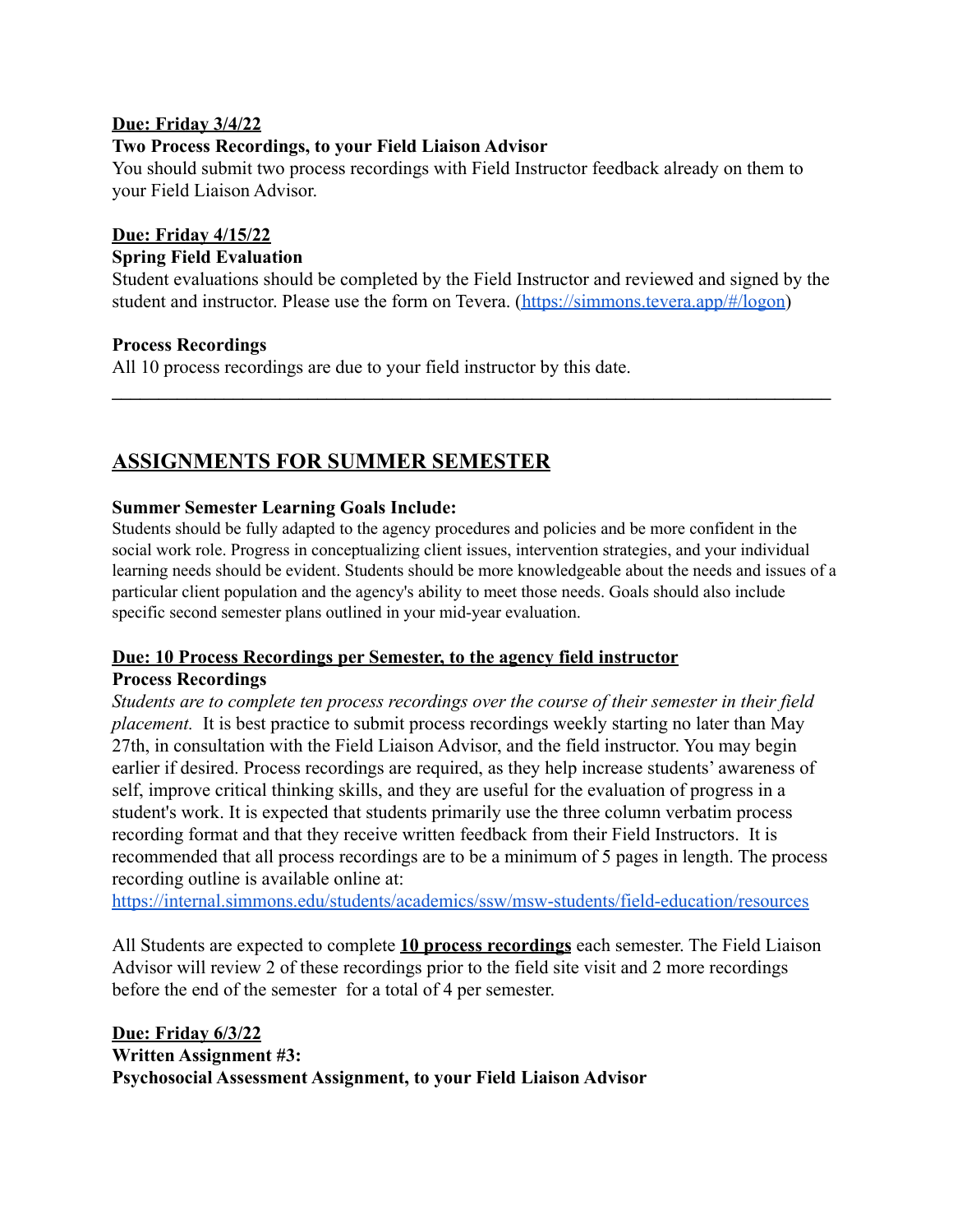Please write a biopsychosocial assessment on one of the clients that you have worked with at your placement. If you have completed a narrative assessment of your client in agency format, it would be acceptable to submit that document with all identifying information removed before submission. If you do not have an assessment in agency format, please use the following template. This assignment is for the purpose of practicing an essential skill with accompanying feedback from your Field Liaison Advisor. You are also encouraged to share this assignment with your Field Instructor. The maximum length should be 2-3 pages, single-spaced. Please be sure to include all headings so that the information is presented in an organized fashion. The reader of your finished assessment should be left with a good sense of the client, client's history, and needs for intervention. Please, as always, use a strengths-based voice:

### **BIOPSYCHOSOCIAL ASSESSMENT**

### I. AGENCY & STUDENT'S ROLE

### II. IDENTIFYING INFORMATION

● Age, sex, gender, race, ethnicity, relationship status, student/employment status, living situation, environmental context, etc.

### III. PRESENTING PROBLEM

- What how does the client define the problem?
- When when did the problem begin and how often is it currently occurring?
- $\bullet$  Where where (physically) does the problem occur?
- Why  $(now) why$  is this problem happening to the client at this time?
- Exceptions when was the problem not happening, or happening differently?

### IV. CURRENT AND HISTORICAL INFORMATION

- History of Presenting Problem
- Family History
- Social History
- Medical History
- Psychiatric History
- Trauma History
- Substance Use
- Legal Involvement
- Cultural Issues
- Religion and Spirituality

### V. RISK & PROTECTIVE FACTORS

- Personal strengths, adaptability, coping, interests
- $\bullet$  Social family, communities
- Financial, institutional, housing, environmental

### VI. MENTAL STATUS EXAM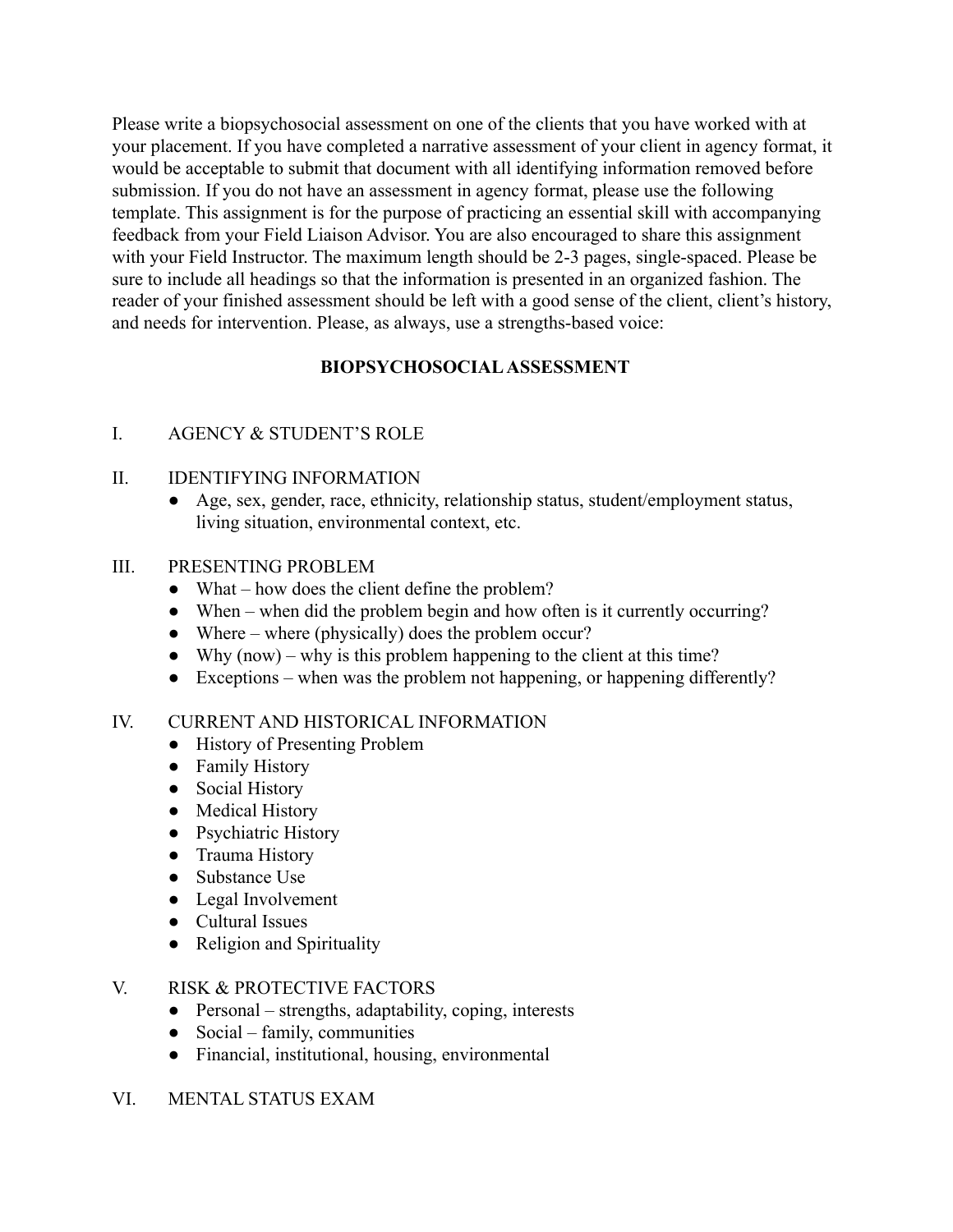- Appearance
- Reaction to the interview
- Motor Behaviors
- Speech
- Mood/Affect
- Thought Processes
- Thought Content
- Somatic Functions
- Cognitive Functions
- Insight and Judgment
- VII. FORMULATION
	- Strengths-based integration of observation/information, grounded in theoretical understanding. Multi-layered to include biological, intrapsychic, family, social/cultural, and environmental factors. The goal of the formulation is to synthesize all of the information you collected in the assessment to answer the question of why this problem is happening at this time for this client. Risk level and treatment implications should be considered.
- VIII DIAGNOSIS
	- List DSM-5 Diagnoses, including diagnostic code.

### **Two Process Recordings, to your Field Liaison Advisor**

You should submit two process recordings with field instructor feedback already on them to your Field Liaison Advisor.

### **Written Assignment #4:**

# **Social Policy: Implications for Practice**

Submit a one-page paper to your Field Liaison Advisor. It should capture the following topic as described below. Please be prepared to discuss this during your field visit.

Comment on specific social welfare or public policies that affect the well-being of your clients.

- Describe how these policies help or hinder your own social work practice and/or that of your agency.
- Comment on the type of change that would be needed to reduce any negative effects related to the policy or why a policy is important to keep and sustain.
- Note any differences in how the policy affects your clients based on race, ethnicity, class, gender, and other diversity traits.
- Comment on what type of evidence would be needed, and that your agency might be able to provide, to support policy change.